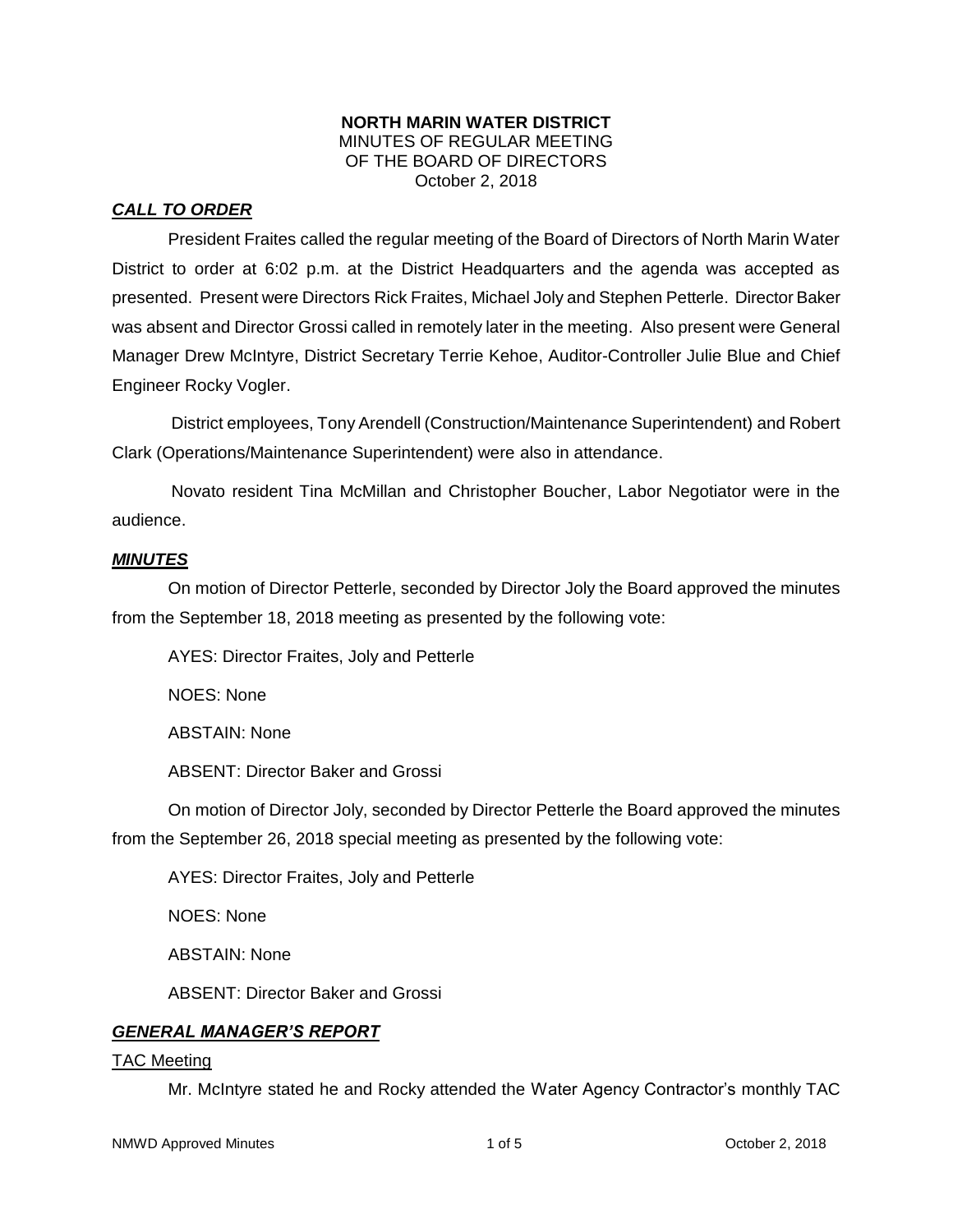meeting on Monday, October 1 and that the next meeting will be the combined WAC/TAC meeting on November  $5<sup>th</sup>$ . He reminded the Board that Mendocino County Inland Water and Power Commission is the only entity that he is aware of that is in communication with PG&E regarding auction of their Potter Valley Project.

### Additional Upcoming Meetings

Mr. McIntyre announced he will be attending a Congressman Huffman Ad Hoc Committee Water Supply Technical Working Group meeting on October  $3<sup>rd</sup>$  to hear a presentation on preliminary results from the TWG regarding various PVP options. He also reminded the Board of the upcoming NBWA meeting this Friday that Director Fraites will be attending.

### Public Records Request

Mr. McIntyre advised the Board that the District received a public records request from a customer regarding AMI meter accuracy and that staff is working with legal counsel on a response in compliance with the Public Records Act. He noted that this customer also initiated a Facebook petition with 115 respondents requesting that NMWD investigate the AMI system due to recent high water bills and that staff has responded on social media to let customers know that we are investigating the situation and encouraged concerned customers to contact the District. He added that nineteen customers have contacted Mr. Grisso directly and no AMI equipment problems have been identified to-date. Mr. McIntyre stated that common reasons for increased bills included irrigation controller problems or internal plumbing issues and that staff is continuing to investigate and will bring an update to the Board at a future meeting. Director Joly praised staff's communication with the public and the great work being done by Mr. Grisso and Mr. Clark on the AMI project.

# *OPEN TIME*

President Fraites asked if anyone in the audience wished to bring up an item not on the agenda. Ms. McMillan from the audience asked about Proposition 3 the Water Bond on the November ballot. Mr. McIntyre responded that North Marin Water District does not typically take positions on ballot measures unless there is a significant relevance to District operations.

### *STAFF/DIRECTORS REPORTS*

President Fraites asked if staff or Directors wished to bring up an item not on the agenda and the following items were discussed: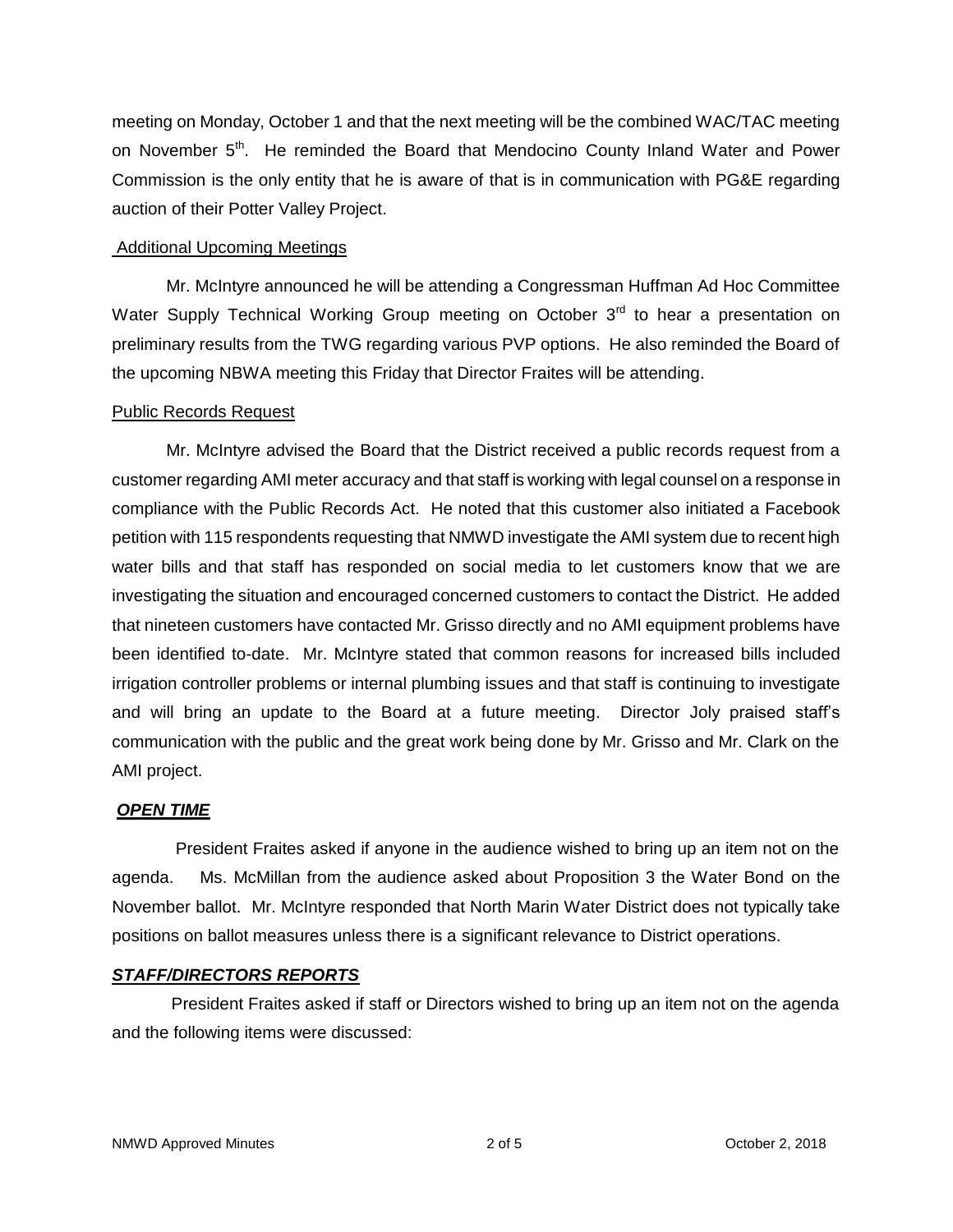Mr. Vogler announced that bid opening for the clearwell coating project at Stafford Treatment Plant was today. He stated that the District received a total of 6 bids with the costs approximately ranging from \$440,000 to \$1,000,000.

Ms. Blue gave an update on the Customer Survey Incentive Program stating that this successful program was approved by the Board in March of 2017 with a budget of \$500 and we currently have paid out \$580 in \$2 bill credits for each returned Survey. She advised that she will revisit the pilot program at a future Board meeting.

# *CONSENT CALENDAR*

# *WATER SERVICE AGREEMENT OAKMONT SENIOR LIVING, 1461 S. NOVATO BLVD.*

The Oakmont Senior Living project proposing to construct a two-story senior assisted living facility upon a 2.78-acre parcel located on the west side of South Novato Blvd. across from Yukon Way. The facility will included 50 senior assisted living units and 28 senior memory care units.

On the motion of Director Joly, and seconded by Director Petterle the Board moved to approve the Oakmont Senior Living Water Service Agreement by the following vote:

AYES: Director Fraites, Joly and Petterle

NOES: None

ABSTAIN: None

ABSENT: Director Baker and Grossi

# *AUDITOR-CONTROLLER'S STATEMENT OF INVESTMENT POLICY*

Director Joly requested that the Board defer this item to the next meeting so he would have more time to review the information. The Investment Policy contains a list of statements identifying how money can be maintained and invested. It also discusses who has the Authority to sign on investment accounts in the Auditor Controller's absence.

On the motion of Director Joly, and seconded by Director Petterle the Board moved to defer the Auditor-Controller's Statement of Investment Policy to the next meeting by the following vote:

AYES: Director Fraites, Joly and Petterle NOES: None ABSTAIN: None ABSENT: Director Baker and Grossi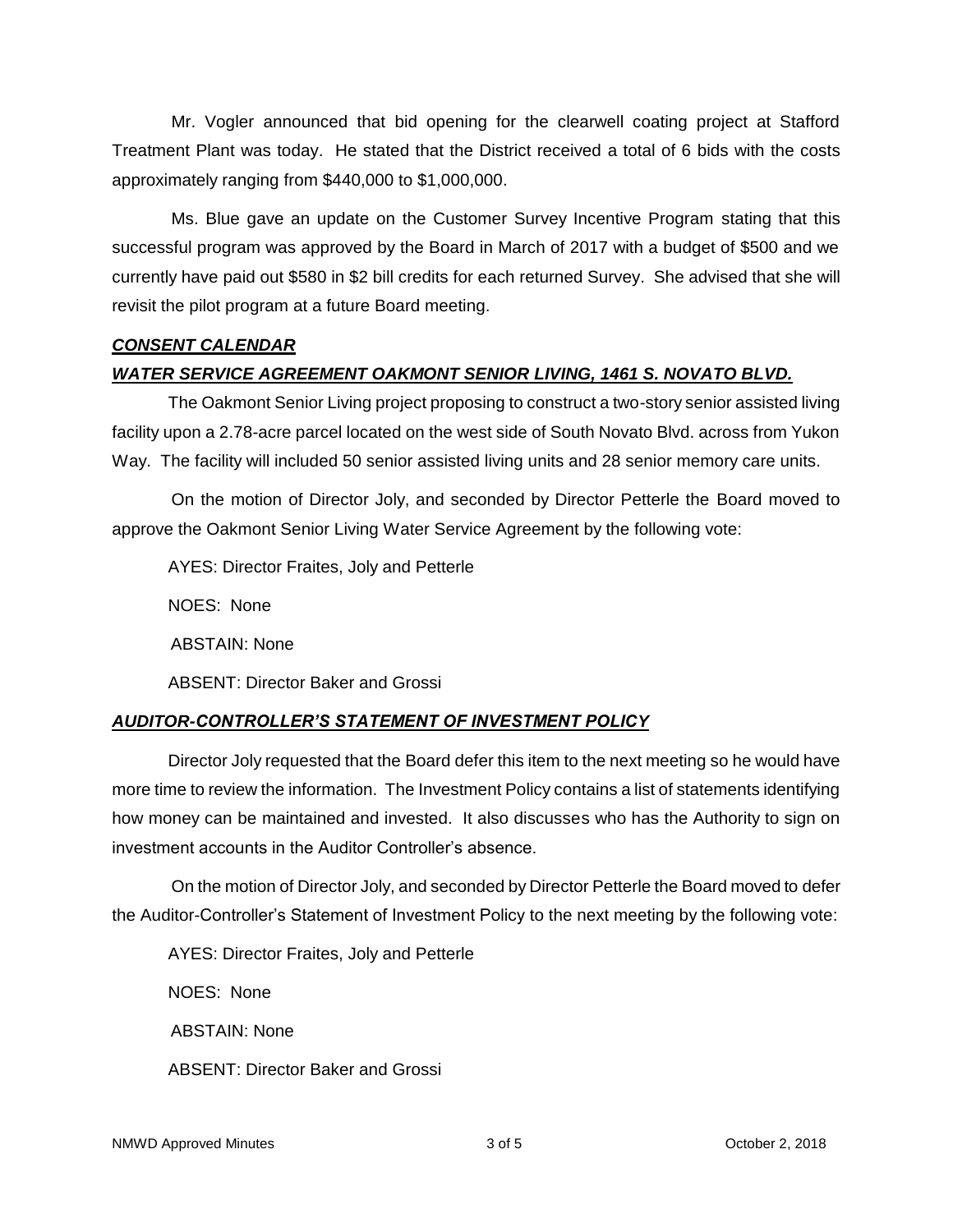## *INFORMATION ITEMS*

# *FY 17/18 – OPERATIONS/MAINTENANCE 4TH QUARTER REPORT*

Mr. Clark presented the FY17/18 Operations/Maintenance  $4<sup>th</sup>$  Quarter Report. During the safety summary Mr. Clark discussed the current confined space training with Novato Fire Protection District. During the Operations summary Mr. Clark focused on activities and accomplishment of the department. Mr. Clark also discussed tank security issues. Director Joly wanted to know if we had any additional leads in the Wild Horse Tank intrusion incident. Mr. Clark responded that no additional information has been obtained since the original event in 2017 but noted that Amaroli Tank was the most recent incident where vandals broke a lock and got into the valve vault. Director Fraites asked why people would be interested in breaking into the vault and Mr. Clark replied that they are sometimes looking for shelter. Director Joly asked if we are protecting ourselves from any liability. Mr. Clark responded that we are installing larger steel brackets with tamper proof lock enclosures, and that we are considering installing a safety platform on the deep overflow vault. Director Joly commended staff for taking action and being responsible to insure the safety of the public.

### *DRAFT VANDALISM AND GRAFFITI REWARD FOR INFORMATION POLICY*

Mr. McIntyre presented the Draft Vandalism and Graffiti Reward for Information Policy that was prepared to encourage the public to report and prevent acts of vandalism to District property or facilities. He stated that the policy provides for a reward of up to \$1,000 per incident to members of the public supplying information which results in the successful prosecution of a person or persons responsible for jeopardizing water quality or damaging District property or facilities. He added that, in the event of a major act of vandalism, the District Board of Directors may, consistent with this policy, increase the amount of the reward offered to an amount up to \$5,000. Director Joly asked if there were discussions with Novato Police during development of this draft policy and Mr. McIntyre responded yes. Director Petterle commented on the language used on the signs. He added that in his experience it has been best to have a positive spin, such as posting Authorized Personnel Only instead of No Trespassing. After much discussion, Mr. McIntyre suggested that this item will be brought back to the next meeting for a second review.

### *MISCELLANEOUS*

The Board received the following miscellaneous items: Disbursements-Dated September 20, 2018 and September 27, 2018, Salinity Notice – Dated September 20, 2018, Novato Water Distribution System –Tank Storage Profile, Three-Month Outlook Temperature and Precipitation Probability, and North Bay Climate Action Summit.